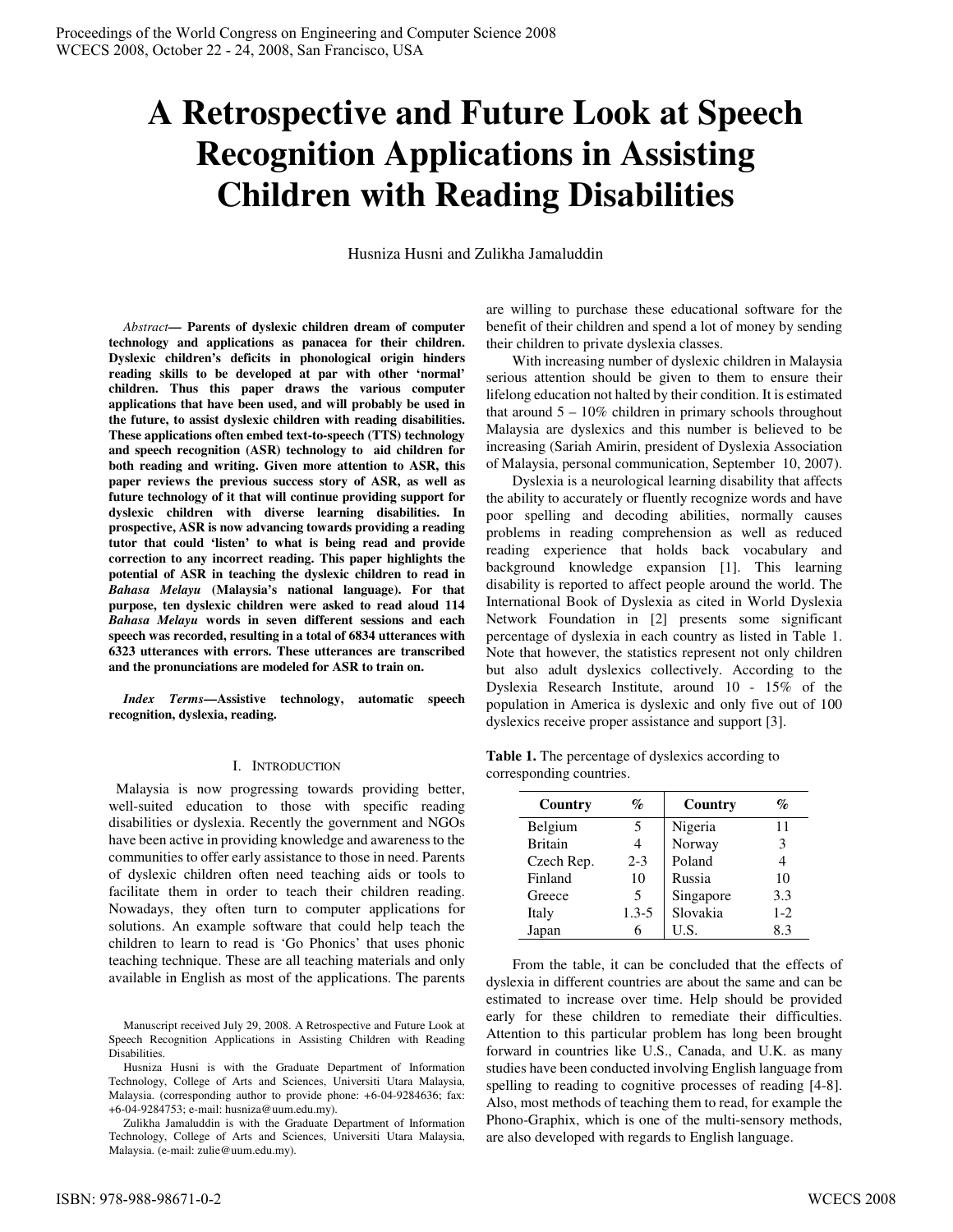Proceedings of the World Congress on Engineering and Computer Science 2008 WCECS 2008, October 22 - 24, 2008, San Francisco, USA

> The same goes with computer-based applications that serve as tools to aid these children to read and write. Most of these applications employ TTS technology to read aloud text to the users. Only some use ASR technology for dictation purposes. Hence, the focus of this paper is to highlights some of the recommended computer-based applications to help dyslexic children in education. The aim is to bring forth the current promising advancement in ASR technology that could assist these children to read on their own.

## II. TECHNOLOGICAL SUPPORT

To boost the children's motivation and increase their interest towards education, various technological supports are being used. Studies have shown that children do gain significant improvements when using computers as tool to aid their reading [9-14]. Most reading software comes in CD-ROM with various methods to teach the children to read. These are the software to facilitate learning to read for dyslexic children that often use multi-sensory approach, which is an excellent way to teach the children. Examples of such include Go Phonics (www.gophonics.com) and Language Tune-up Kit (www.jwor.com).

As mentioned earlier, most of the computer-based tools read out loud to the users. This method is made available by the TTS technology. Simply, TTS is able to convert written text in digital form into voice output of that particular text using speech synthesis techniques. In a way, this technology makes the computers 'talk'. Talking computer is very much useful for dyslexic children where such application can reduce or eliminate reading process for them when they have to read for example a webpage. A number of software suitable for dyslexic children which employ TTS include TextHelp, Kurzweil 3000, Clicker 4, HelpRead, WordQ, and ReadPlease [15]. Table 2 recapitulates examples of such applications as discussed.

**Table 2.** Technological support software and their functions.

| Software                | Tech.             | <b>Function</b>                                                                                                                               |
|-------------------------|-------------------|-----------------------------------------------------------------------------------------------------------------------------------------------|
| Go Phonics              | CD-<br><b>ROM</b> | Software to teach reading<br>to dyslexic children based<br>on Orton-Gillingham<br>method, provides test and<br>assessment.                    |
| Language<br>Tune-up Kit | CD-<br><b>ROM</b> | Software to teach reading<br>to dyslexic children based<br>on Orton-Gillingham<br>method, teaches<br>grammar, punctuations,<br>and the rules. |
| TextHelp                | <b>TTS</b>        | Word processing support,<br>suggest spelling when<br>typing, read aloud writing<br>for checking.                                              |

| Kurzweil<br>3000                | <b>TTS</b> | Users can scan<br>books/reading material<br>and it will read out to<br>them.                                           |
|---------------------------------|------------|------------------------------------------------------------------------------------------------------------------------|
| Clicker 4                       | <b>TTS</b> | Word processing support,<br>read aloud once done<br>typing, able to 'speak out'<br>a word/letter upon user<br>request. |
| ReadPlease                      | <b>TTS</b> | 'Read' aloud text from<br>web pages/emails.                                                                            |
| HelpRead                        | <b>TTS</b> | Read-along software<br>while user are reading.                                                                         |
| WordQ                           | <b>TTS</b> | Writing tool (typing),<br>suggest words, provide<br>speech feedback.                                                   |
| Dragon<br>Naturally<br>Speaking | ASR        | Dictation software.                                                                                                    |
| ViaVoice                        | ASR        | Dictation software.                                                                                                    |

Although useful, CD-ROM provides only one way presentation of the teaching and exercise materials. It requires the presence of a literate person (teacher or parent) should the child encounter some problems when reading. TTS-enabled software too offer one-way interaction where the computer 'talk' to the user. In most cases, TTS is used to make the computer 'read' to the user to eliminate the reading requirements for reading disabled person.

ASR technology on the other hand, provides two way interactions between user and the computer. It enables the computer to 'listen' and 'understand' what is being spoken. So far ASR technology is being used mainly in dictation software for example Dragon Naturally Speaking and IBM's ViaVoice [15]. These applications allow users to speak into a microphone attached to a computer and transform the speech into corresponding text on screen. Such applications eliminate physical writing in order to compose. This is a great tool for dyslexic children whose writing is also a challenge.

## III. ASR TECHNOLOGY IN PROSPECTIVE

Recent advancement in ASR technology has brought promising notes towards providing a reading-based application that teaches children by 'listening' to and monitoring their readings. This provides an excellent platform to improve reading for dyslexic children by using such application to help the children, or perhaps develop one that is well-tuned towards the children's reading patterns for better result.

When reading, the user read certain words out loud into the computer. The spoken attributes (i.e. the read speech) get recognized by the computer so that useful feedback can be generated and output to the user. This way, the learning process is ensured to continue where immediate intervention can be provided for the children during reading in order to help them read correctly. This is done by recognizing what is being read and compare that to the actual word. If the reader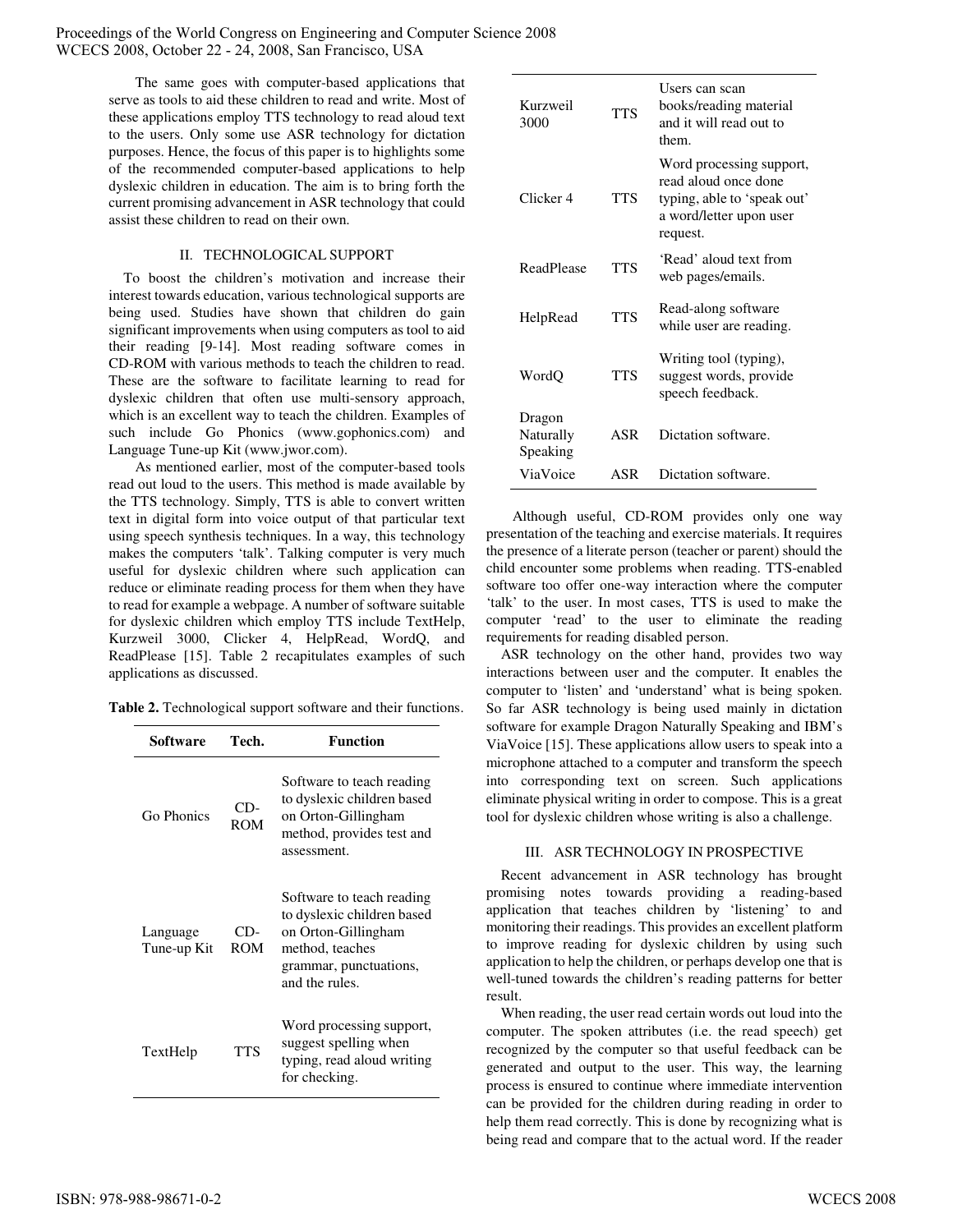Proceedings of the World Congress on Engineering and Computer Science 2008 WCECS 2008, October 22 - 24, 2008, San Francisco, USA

> makes any mistake, the application can detect it and invoke suitable feedback to correct such mistake. ASR is also being used to enable reading tracking mechanism. By comparing the read speech with the actual word being read, current position in text could be identified. Such element is embedded in automatic reading tutor projects such as Project Listen [16] and Colorado Literacy Tutor, CoLit (www.colit.org). These ASR-based applications however are still under serious research and development and are not yet commercially available to end users. Nevertheless, studies have shown that such automatic reading tutor can bring not only motivation and encouragement but also improvement towards reading ability in children [17-21]. Unfortunately, these technology only considers reading in English.

## IV. TOWARDS A *BAHASA MELAYU* READING TUTOR

To realize the vision of having such an ASR-based automatic reading tutor in *Bahasa Melayu*, certain requirements need to be fulfilled. For such an ASR application, the ASR needs to be fed with *Bahasa Melayu* words for closed vocabulary application. A total of 6834 utterances of a number of 114 words have been collected and analyzed. The speech are recorded from 10 dyslexic children, aged between 7 to 14 years old, in two public schools in Malaysia. The vocabulary selected represents all syllable patterns in *Bahasa Melayu* which comprises the combination of consonant (C)-vowel (V) pair. For example, the pair can be of V+CV for simple words such as *'aku'*(I) and *'itu'* (that) and CV+CV for words such as *'bapa'* (father) and *'baca'* (read). A total of 6323 utterances contain reading errors with respect to *Bahasa Melayu*. The most frequent error pattern obtained is of substitute vowel with slightly more than 20%. Table 3 illustrates the percentile of error type categories. The error categories are adapted from [22] of English with introduction to new categories with respect to *Bahasa Melayu*. The new categories introduced are marked by '\*' symbol in the table.

**Table 3.** Error types of reading with respect to *Bahasa Melayu* and the percentile for each.

| <b>Error</b> types                 | n    | %    |
|------------------------------------|------|------|
| Substitutes vowel                  | 1286 | 20.3 |
| Omitted consonants                 | 786  | 12.4 |
| Nasals $(m, n)$                    | 770  | 12.1 |
| Substitutes consonants             | 577  | 9.1  |
| Omits vowel                        | 511  | 8.0  |
| Substitutes word                   | 384  | 6.0  |
| Adds consonants                    | 363  | 5.7  |
| Substitutes with non-words         | 272  | 4.3  |
| Reversals                          | 268  | 4.2  |
| Incorrect sequence                 | 224  | 3.5  |
| Omits syllable*                    | 167  | 2.6  |
| Liquids $(l, r)$                   | 156  | 2.4  |
| Substitutes vowel with consonant / | 143  | 2.2. |
| consonant with yowel*              |      |      |
| Substitutes nasals for liquid*     | 124  | 1.9  |
| Adds vowel*                        | 124  | 1.9  |
| Syllable Division Confusion*       | 94   | 1.4  |
| Adds syllable*                     | 74   | 1.1  |

Noteworthy, this application targets at word recognition level of reading and thus only involves single, isolated words of simple and common vocabulary within the school syllabus. The utterances of each words are transcribed into corresponding word/non-word according to what has been read for each target word. For example, a target word '*abang'*  (means older brother) is read as *'adangan'*. Hence, its transcript should spell out the uttered word whether or not it is correctly read.

Such incorrect utterances of target words together with their pronunciation model are also considered to be in the active vocabulary for the ASR to train on. This is performed in order to improve the recognition accuracy as recommended in [17]. For the utterances to serve as active vocabulary, their pronunciation are modeled in Worldbet, an ASCII representation of phonetic symbols based on the International Phonetic Alphabet (IPA). Worldbet take into consideration phones (sounds) of world's languages other than English. Fig. 1 illustrates the example of such pronunciation model.

| Word  | Worldbet              |
|-------|-----------------------|
| abang | A bc b A N            |
| aku   | A kh U                |
| ibu   | T: bc b U or T bc b U |
| haca  | bc b A ts A           |
| bapa  | bc b A pc ph A        |

**Fig. 1.** The pronunciation model of words *'abang'* (older brother)*, 'aku'* (I)*, 'ibu'* (mother)*, 'baca',* and *'bapa'* (father).

The future work involves development of a prototype for training the ASR with the active vocabulary as input using suitable ASR method. The most popular method is Hidden Markov Model (HMM) as this is the dominant technique for speech recognition. However, this prototype shall be developed using the hybrid of HMM and Artificial Neural Network (ANN) technique. The hybrid technique combines the excellent classification property of ANN with HMM for faster recognition and better recognition accuracy.

## V. CONCLUSION

Dyslexic community is increasing in percentage where support is vital to ensure the continuity and quality of their education. With various technological support, it is hoped that dyslexic children are able to cope with current academic demand. As reading is important in education, advancement in the area of computer-based application to support reading especially the ones that employ ASR technology is seen as promising. Not only it could recognize words while the reader is reading, this technology also enables immediate intervention and tracking for better performance. As dyslexia could affect people of many languages, such technological support should be made available in various languages. This paper addresses the requirements needed for an ASR-based application that support single word reading (word recognition level) in *Bahasa Melayu* as the main language in schools and in the country. The requirements are the vocabulary which covers all syllable patterns in the language,